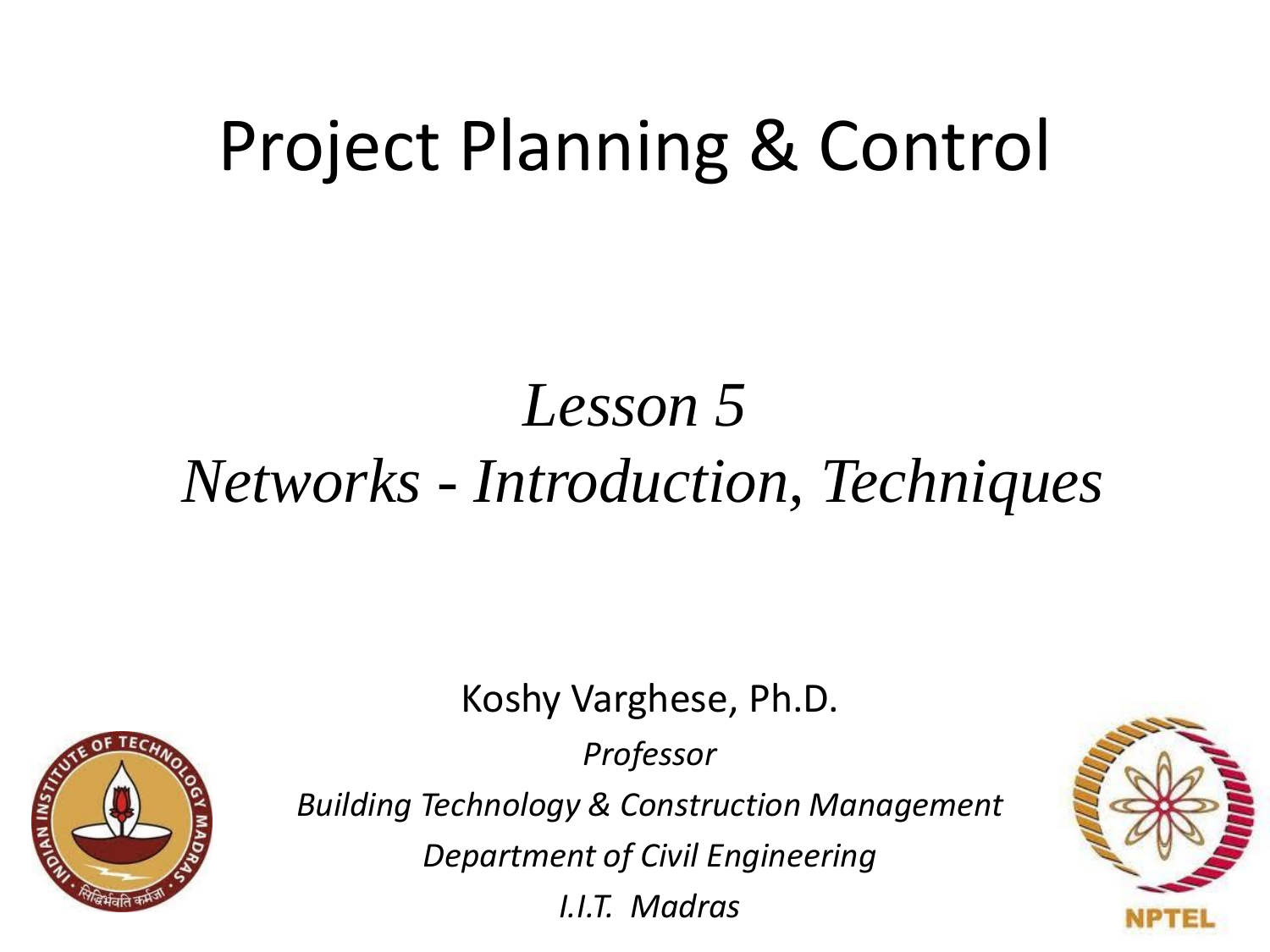# Networks Techniques

• Basic representation



- Used in many domains .
	- Roads
	- Pipelines
	- Truss /Frame
	- Telephone / Internet
	- Social Network

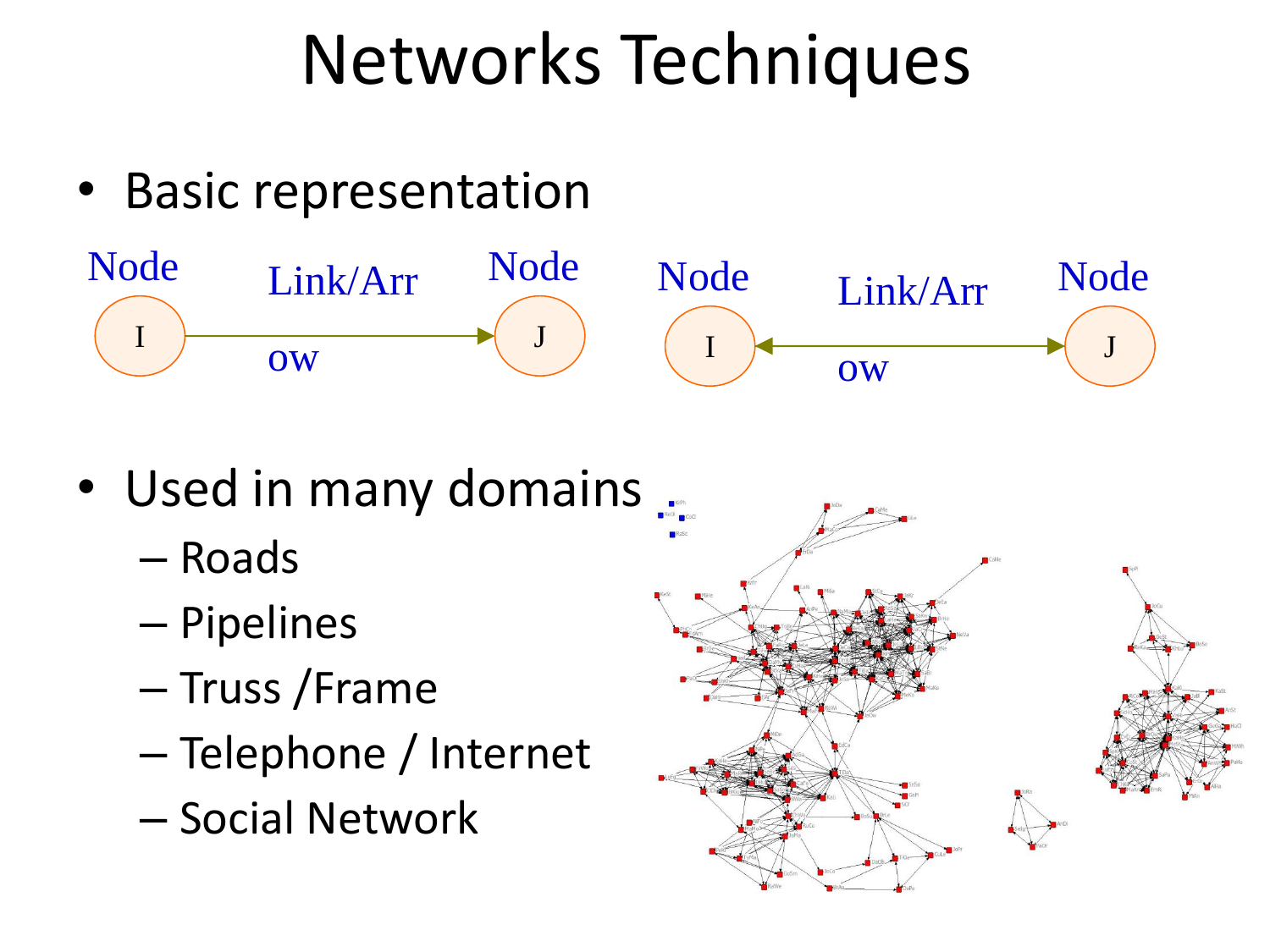### **Networks for Time Management**

- Developed by Du Pont, Remington Rand & UNIVAC in 1958
- **CPM Based Scheduling Method**
- Represents Complex Relationship between Activities
- Reliable Techniques to Determine Most Planning Results
- Requires Training to Interpret



### **Representations**

- **Activity on Arrow (AoA)** Original method
- Activity on Node (AoN) Modified by Fondhal in 60's

Precedence Diagramming Method (PDM) IBM's Extension of AoN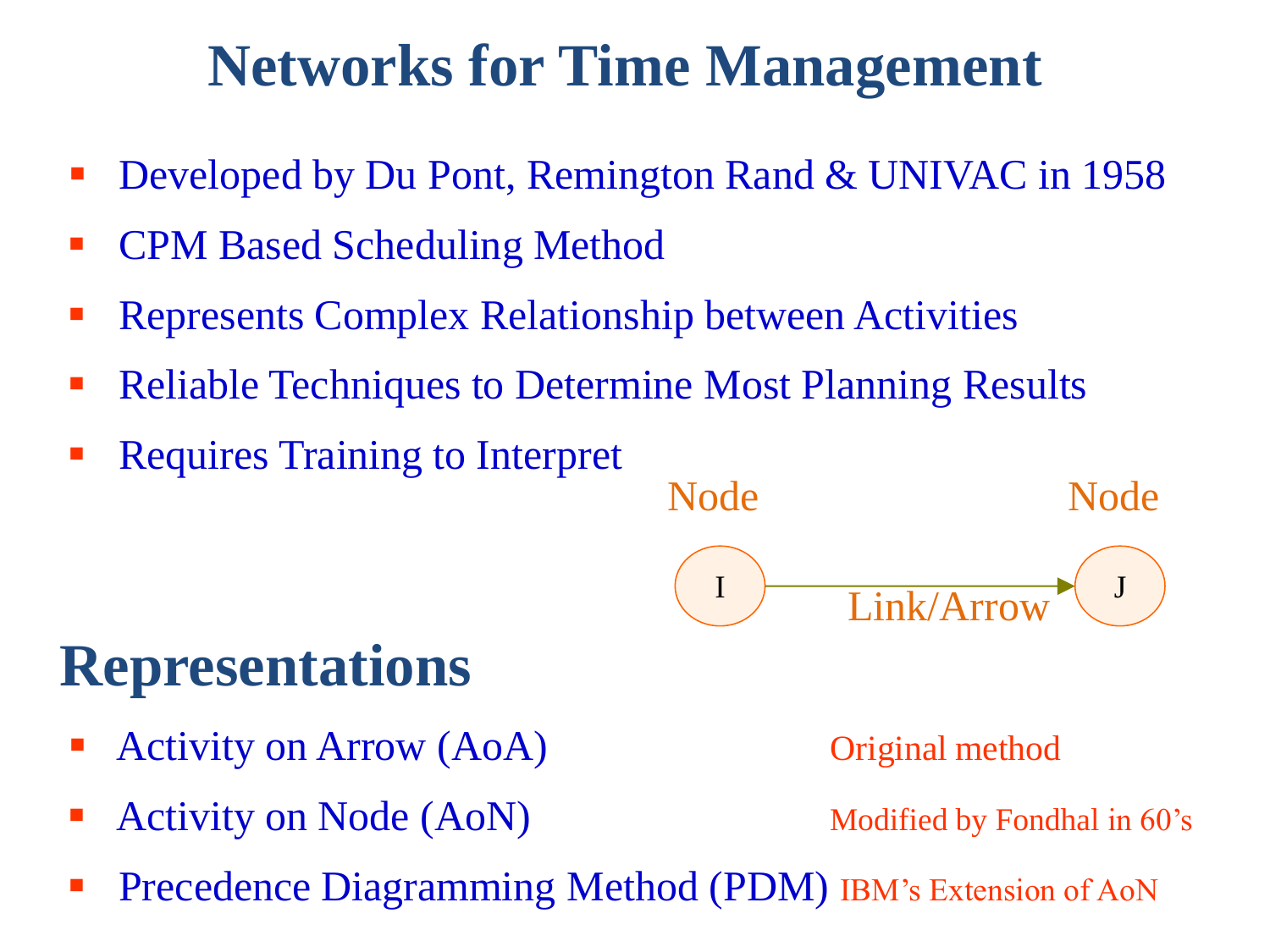### **Networks - AoA**



*I* Event - *Activity* Start *J* Event - *Activity* End

#### **Conditions**

- **Events Must Have Unique Numbers**
- **EXECUTE:** Activities Must Have Unique IJ Combinations
- No Closed Loops
- No Dangling Activities



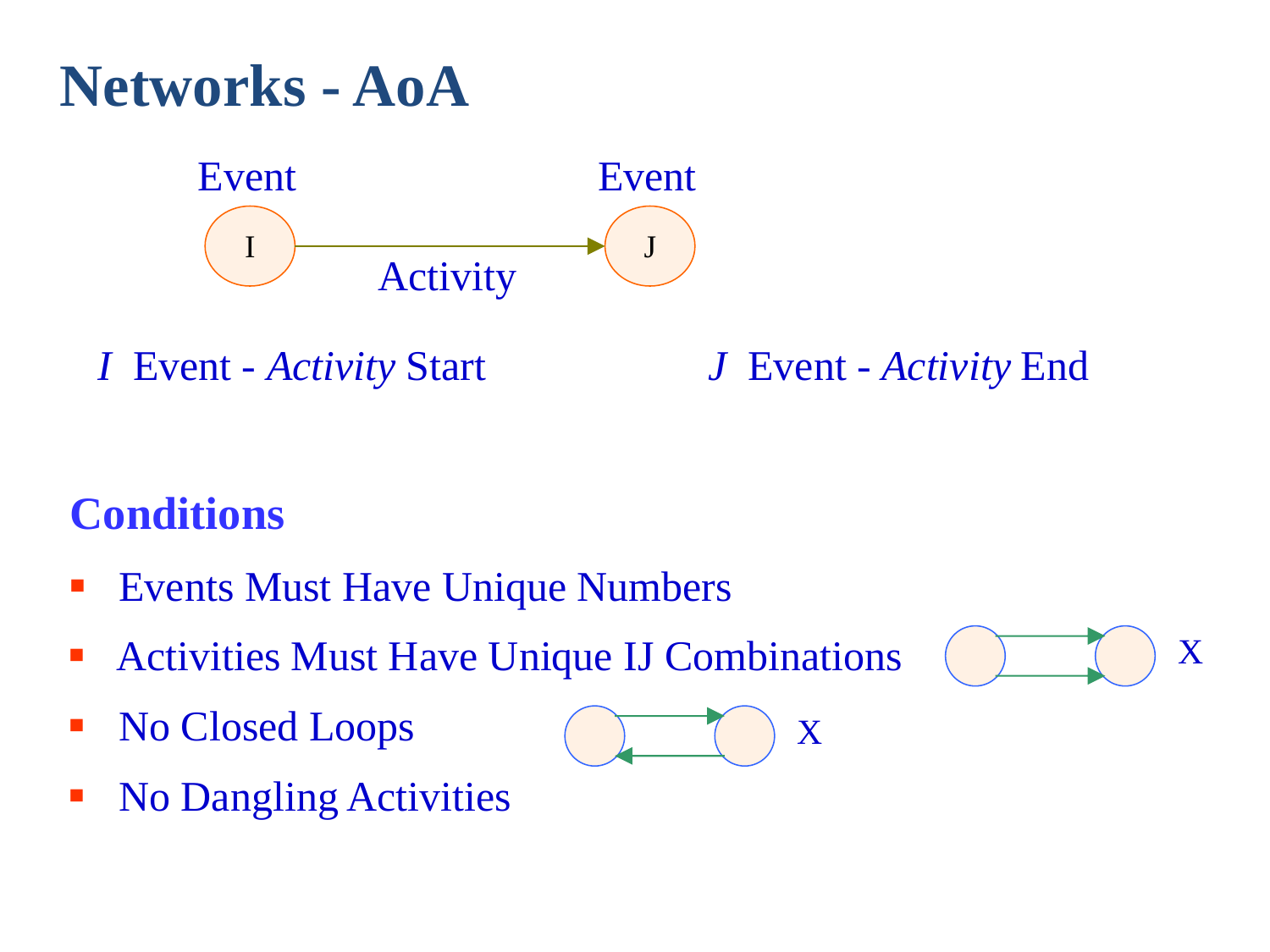### **Networks - AoA**

| <b>Activity</b> | <b>Preceding</b><br><b>Activity</b> |  |  |
|-----------------|-------------------------------------|--|--|
| <b>Start</b>    |                                     |  |  |
| $\mathsf{A}$    | <b>Start</b>                        |  |  |
| B               | <b>Start</b>                        |  |  |
| $\mathcal{C}$   | <b>Start</b>                        |  |  |
| D               | B                                   |  |  |
| E               | $\overline{A}$                      |  |  |
| F               | $\overline{A}$                      |  |  |
| G               | $\mathcal{C}$                       |  |  |
| H               | A, C                                |  |  |
| I               | F,G                                 |  |  |
| J               | D,E                                 |  |  |
| K               | J,I,H                               |  |  |



Dummy Activities to capture precedence logic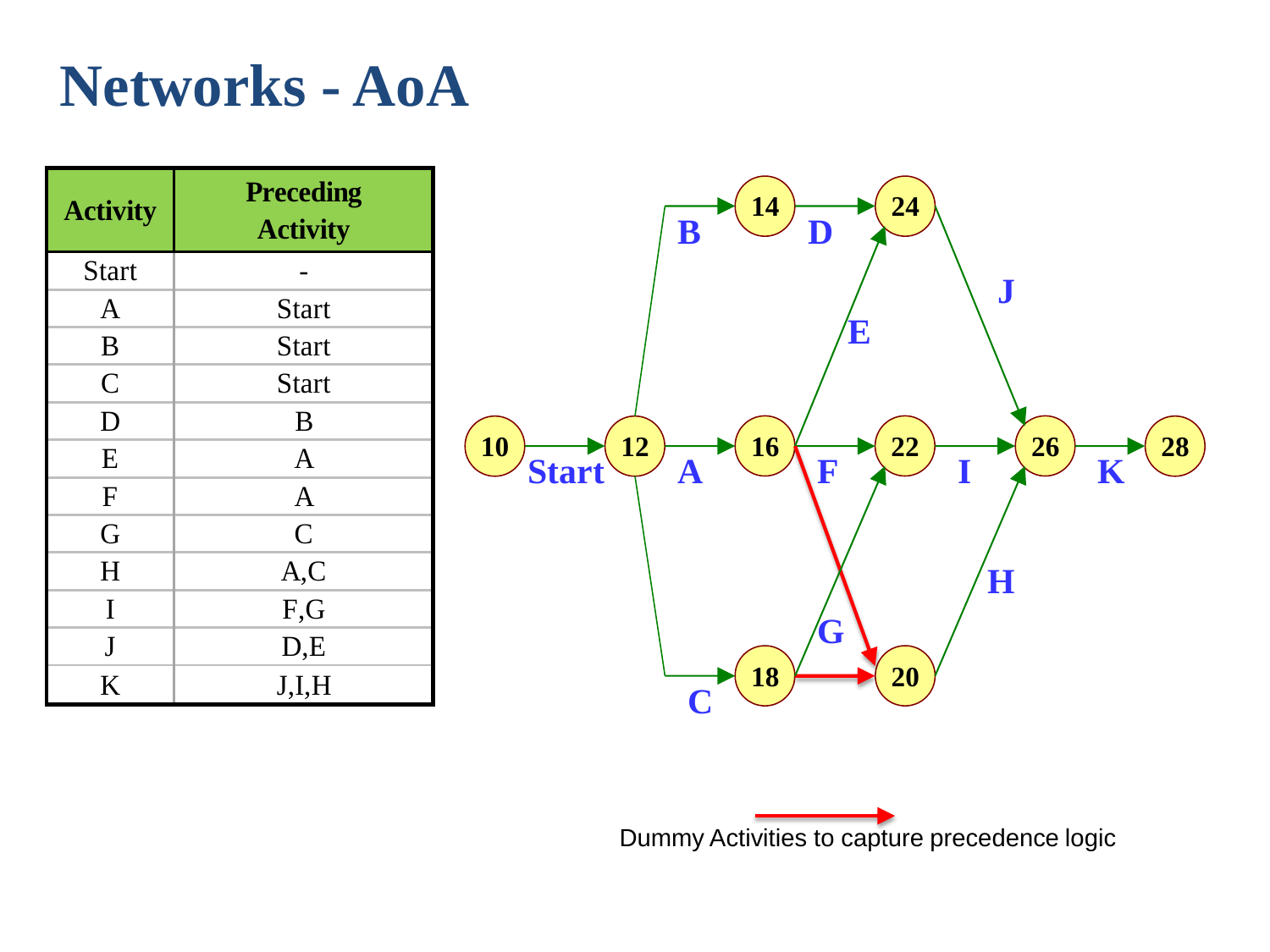#### **Networks - AoN**



- Logic is More Naturally Represented than in AoA
- No Dummy activities required to represent logic
- Easier to Interpret than AoA
- **Most software tools use AON /PDM**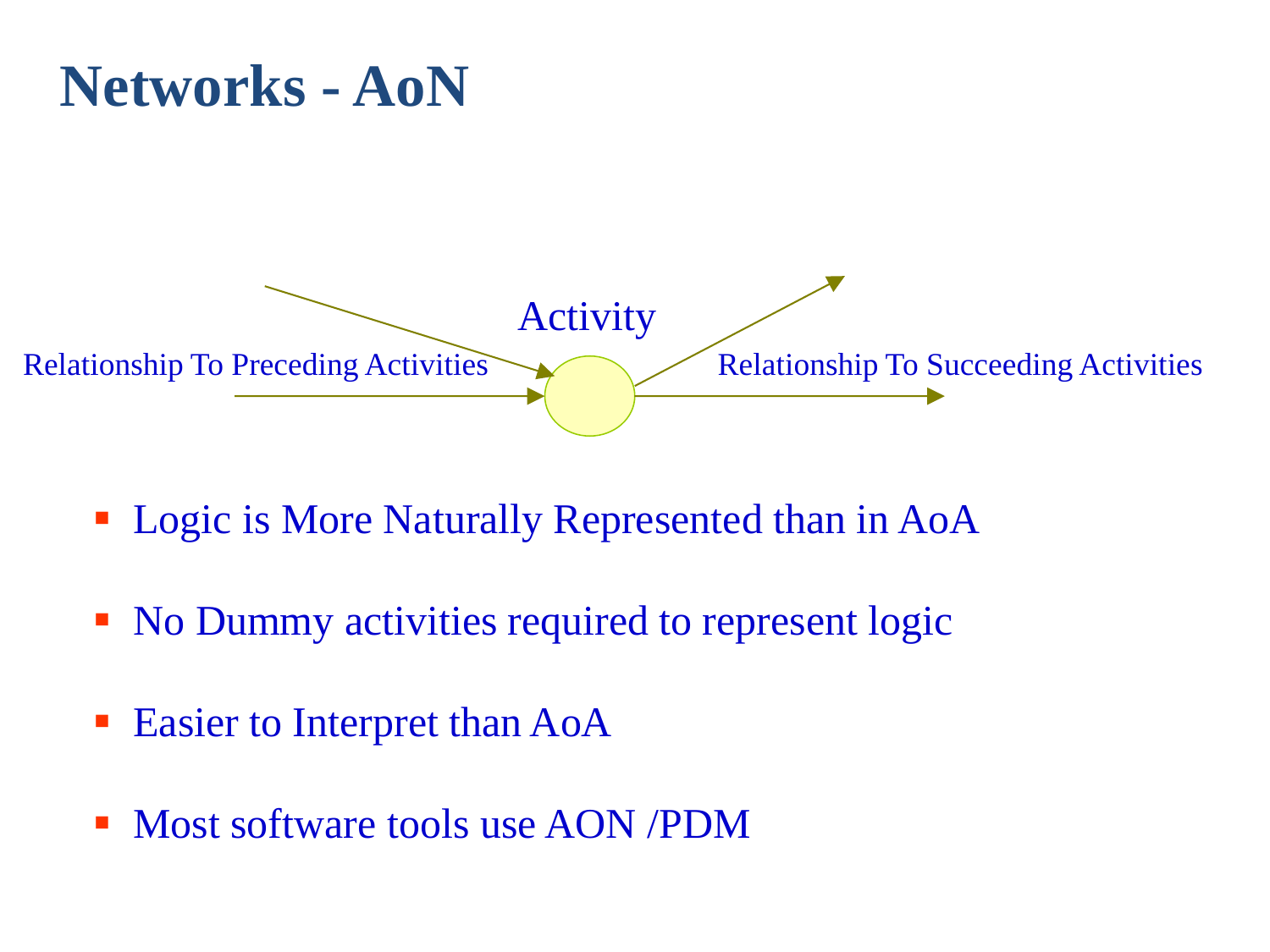#### **Networks - AoN**

| <b>Activity</b> | <b>Preceding</b><br><b>Activity</b> |  |  |
|-----------------|-------------------------------------|--|--|
| <b>Start</b>    |                                     |  |  |
| $\mathbf{A}$    | <b>Start</b>                        |  |  |
| B               | <b>Start</b>                        |  |  |
| $\overline{C}$  | <b>Start</b>                        |  |  |
| D               | B                                   |  |  |
| E               | $\overline{A}$                      |  |  |
| F               | $\overline{A}$                      |  |  |
| G               | $\overline{C}$                      |  |  |
| H               | A, C                                |  |  |
| I               | F,G                                 |  |  |
| J               | D,E                                 |  |  |
| K               | J,I,H                               |  |  |

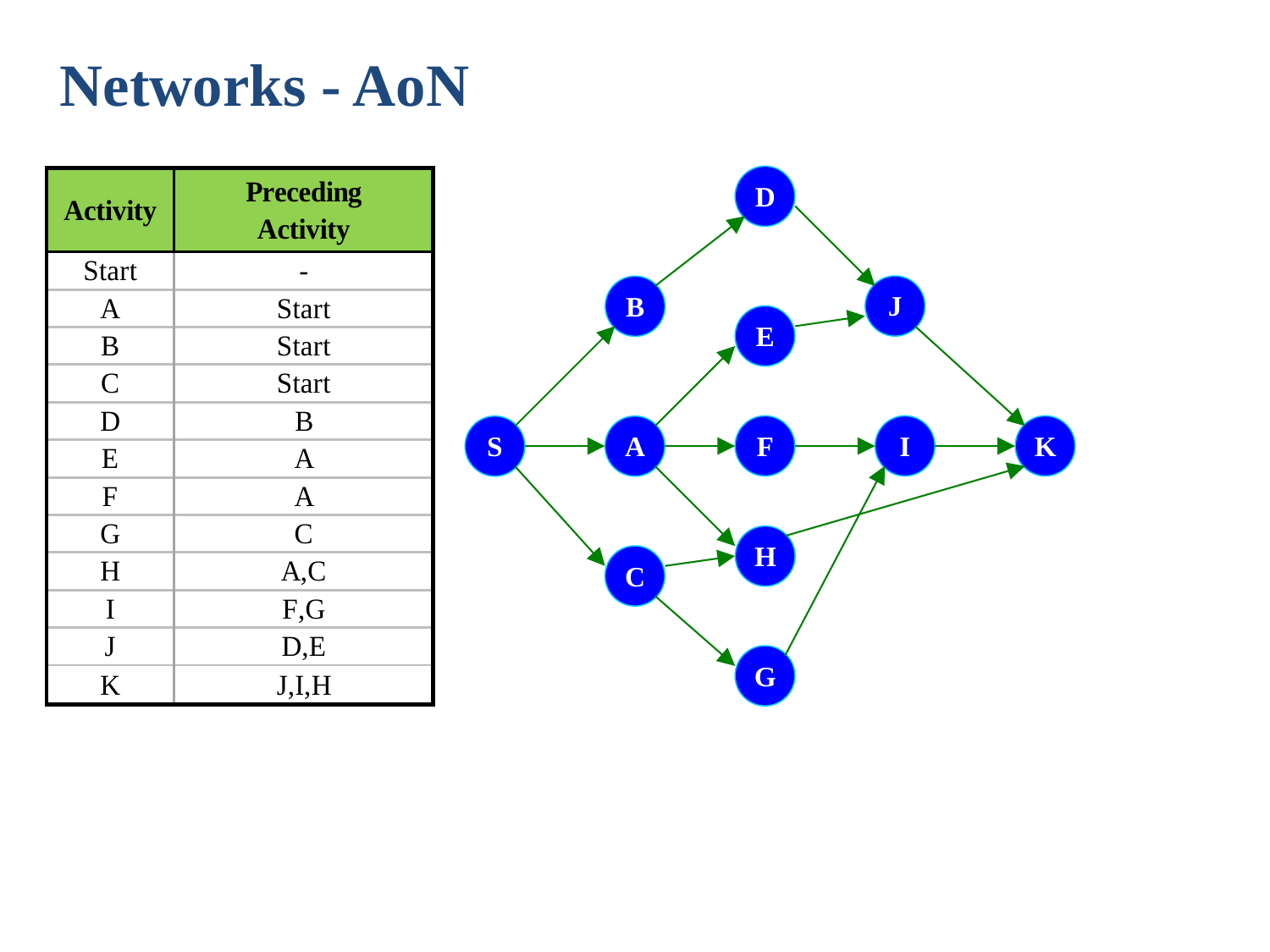## **Networks - PDM**

#### **Activity Relationships**



*Will be discussed in detail during PDM lecture*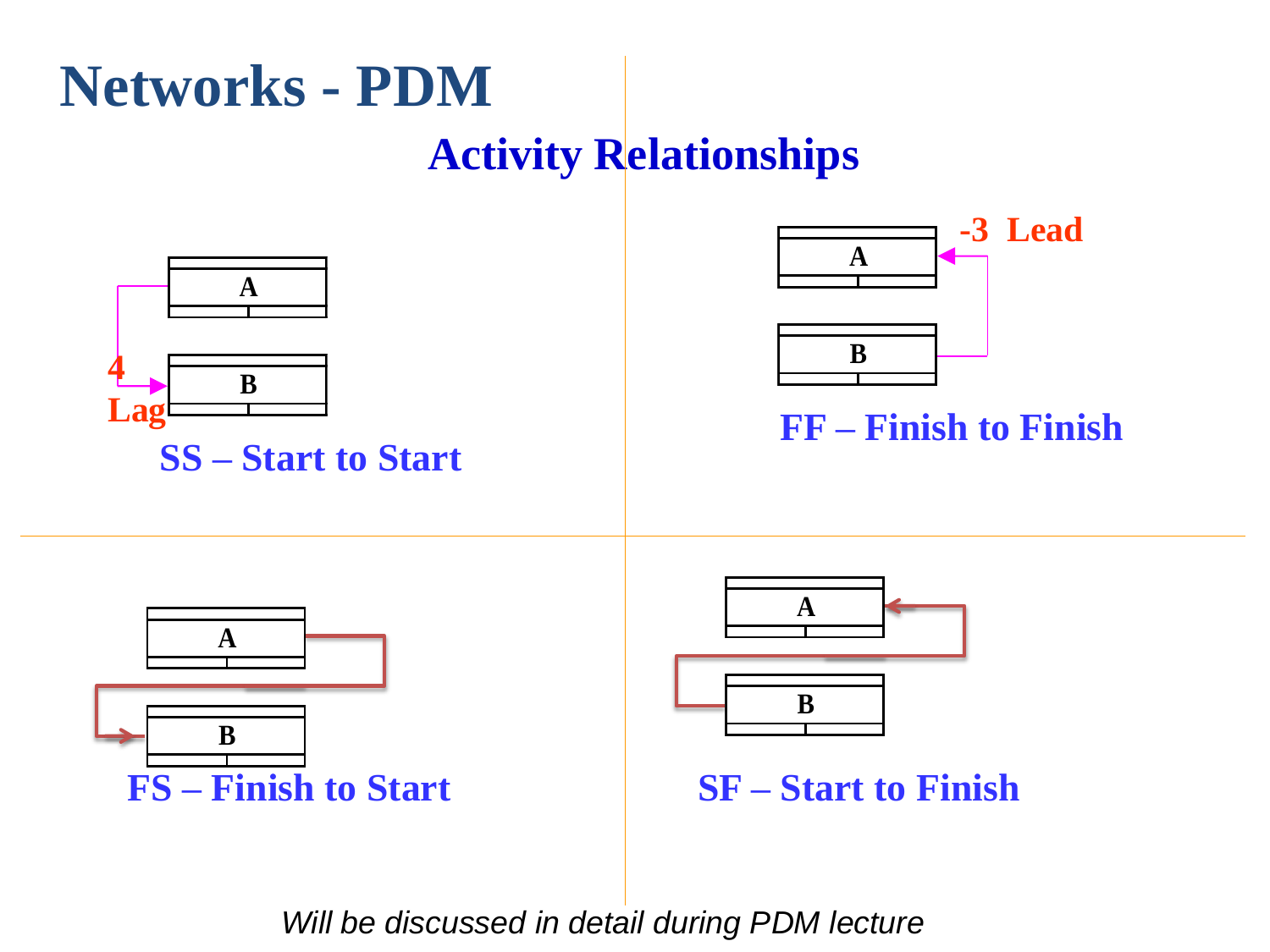### **Networks - PDM**

#### **Representation**



*Will be discussed in detail during PDM lecture*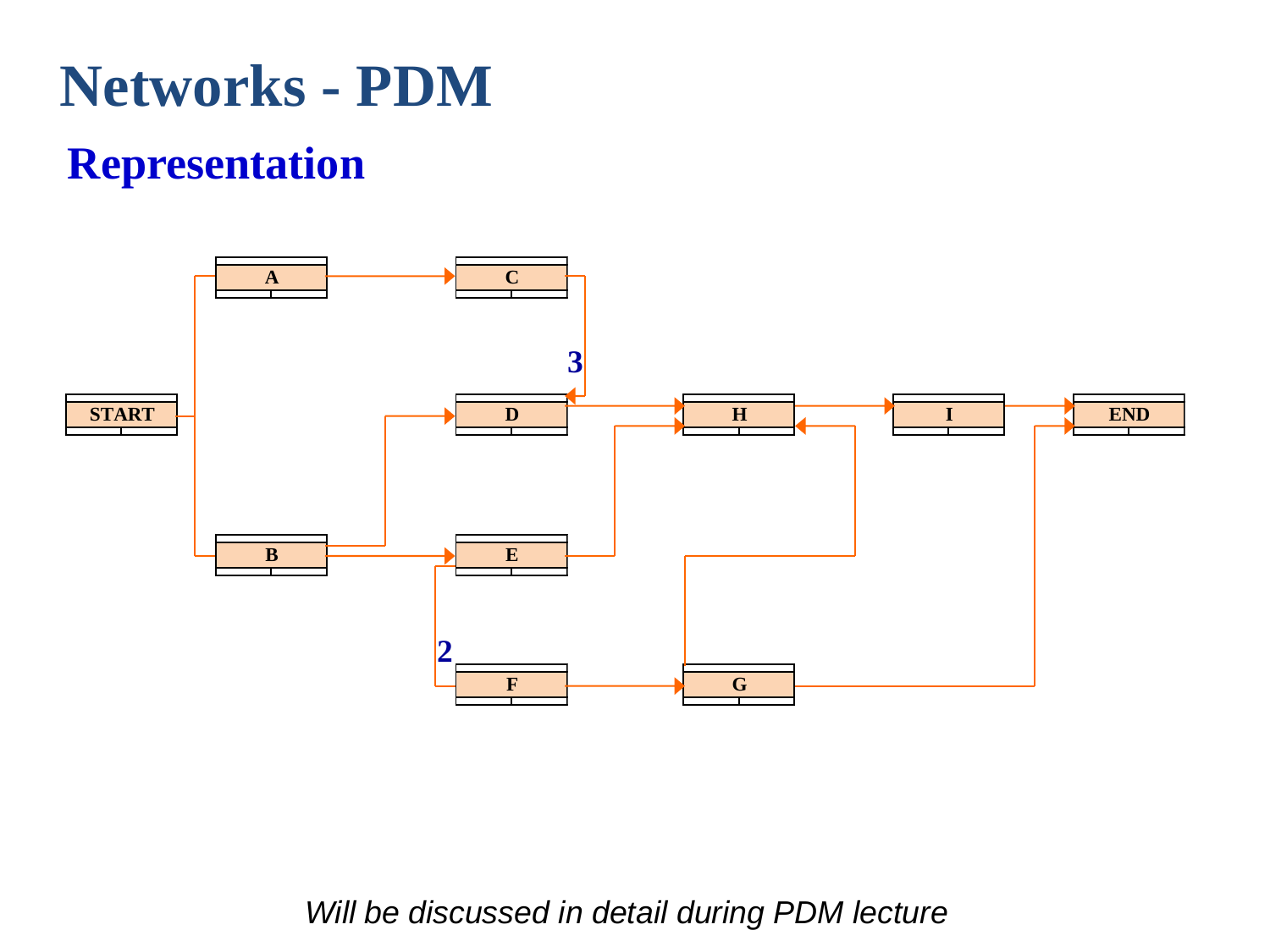#### **Networks Analysis**

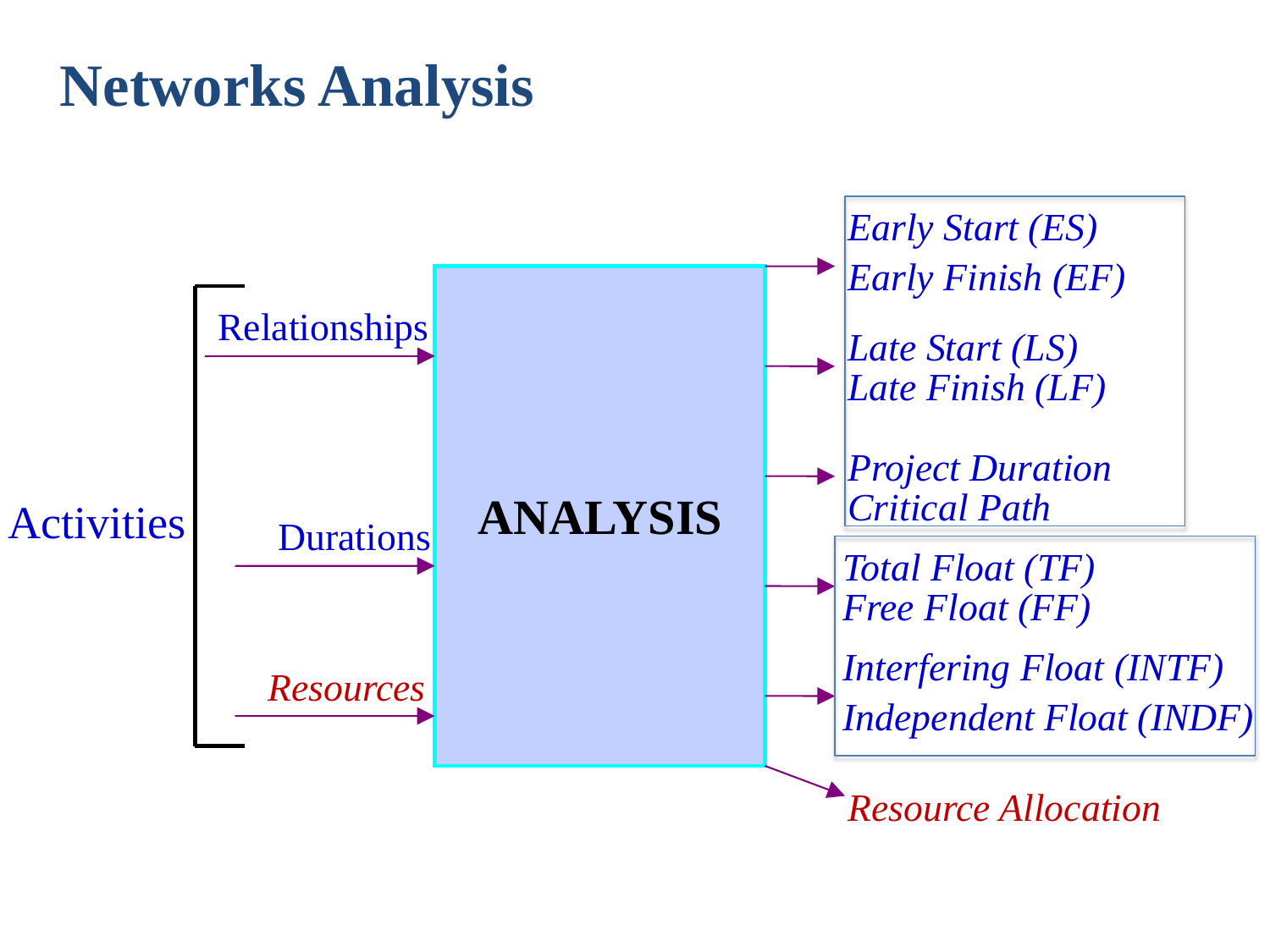### **Definitions – Basic Outputs**

| <b>TERM</b>                       | <b>DEFINITION</b>                                                             |
|-----------------------------------|-------------------------------------------------------------------------------|
| <b>Early Start</b>                | The earliest day on which an activity can start                               |
| <b>Early Finish</b>               | The earliest day on which an activity can finish                              |
| <b>Late Start</b>                 | The latest day an activity can start without delaying<br>the project duration |
| <b>Late Finish</b>                | The latest day an activity can finish without delaying<br>the project         |
| <b>Project</b><br><b>Duration</b> | Minimum time required to complete the project                                 |
|                                   | <b>Critical path</b> Activities on the Longest Path in the network            |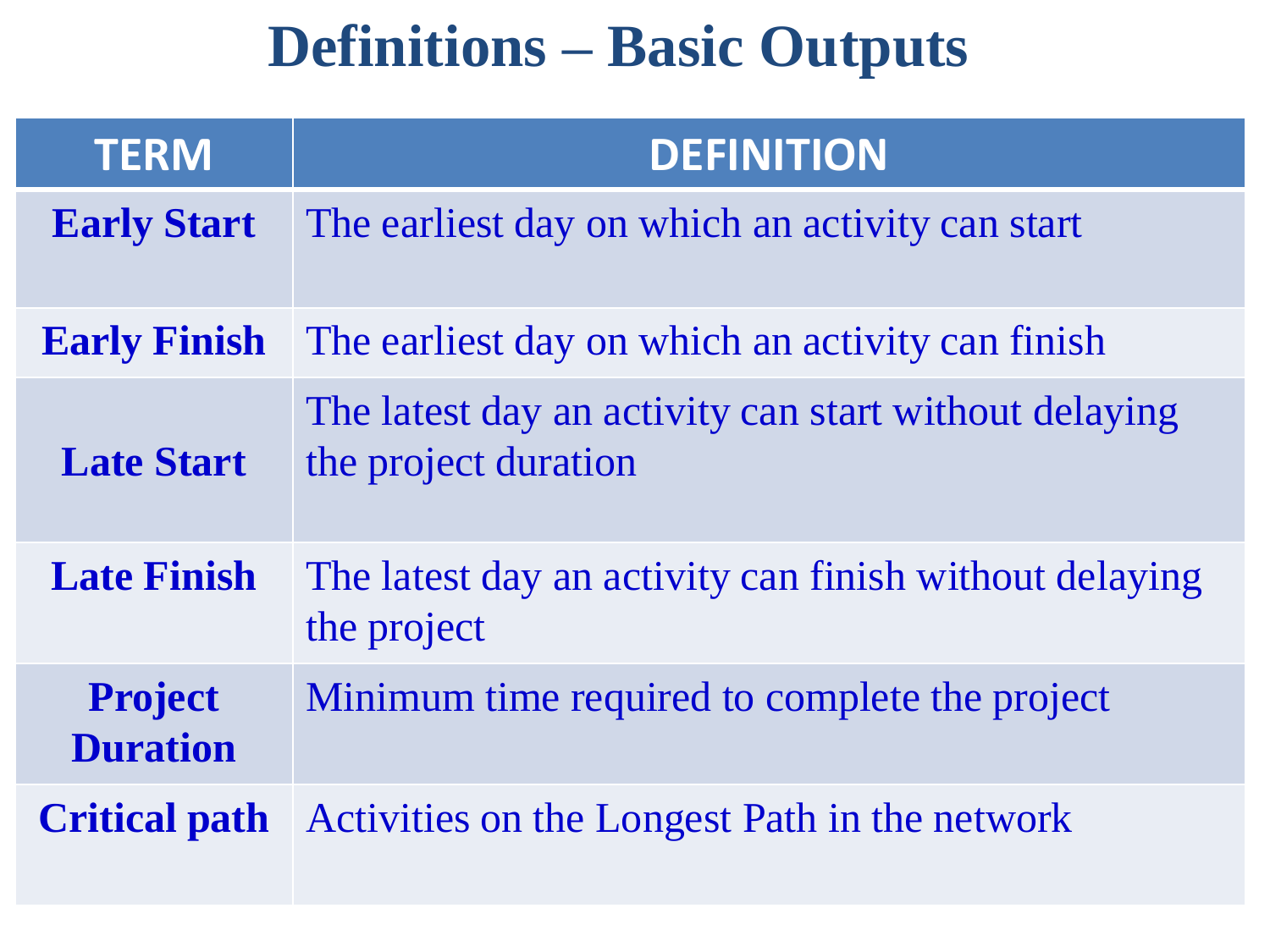## NETWORK ANALYSIS EXAMPLE-1 ABCD Project

| <b>Activity</b> | <b>Duration</b> | Predecessor |  |
|-----------------|-----------------|-------------|--|
|                 |                 |             |  |
| B               |                 |             |  |
| $\bigcap$       | h               |             |  |
|                 |                 | B,C         |  |

- 1. Represent as a AON Network
- 2. Find Early Start, Early Finish (Forward Pass)
- 3. Find Late Finish, Late Start (Backward Pass)
- 4. What is the Project duration ? Identify Critical Activities